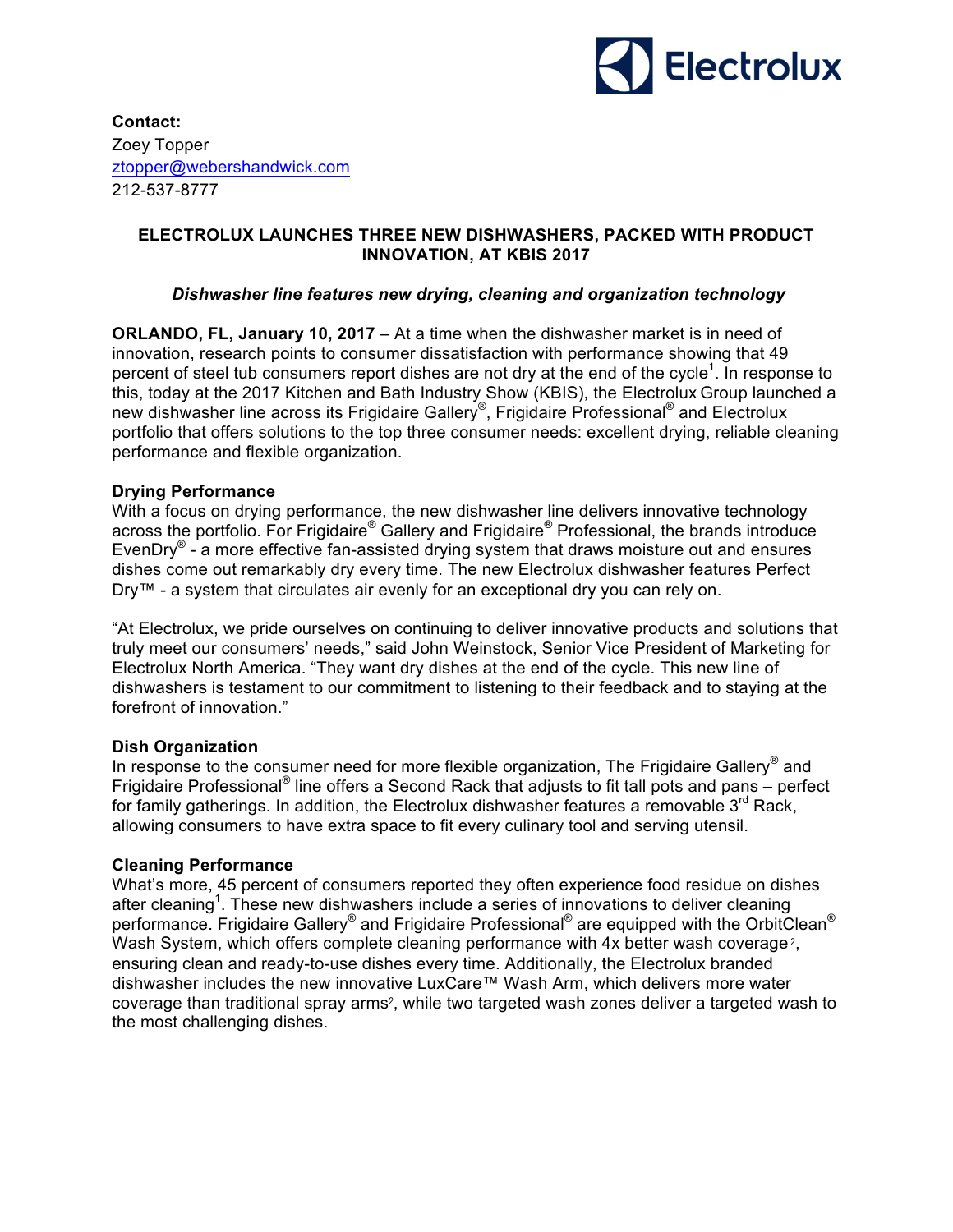

The new line of Frigidaire Gallery®, Frigidaire Professional® and Electrolux dishwashers delivers excellent washing and drying performance, organization, durability and easy installation, and includes the following products:

- **Frigidaire Gallery® 24'' Built-In Dishwasher** 
	- o EvenDry™ fan-assisted drying system draws moisture out so dishes come out remarkably dry<sup>2</sup>.
	- o OrbitClean<sup>®</sup> Wash System cleans with 4x more water coverage for a complete  $clean<sup>4</sup>$ .
	- o SpaceWise<sup>®</sup> Organization System with Store-More™ 3<sup>rd</sup> Rack offers easy access, fits small cooking utensils, and includes a second rack that adjusts to fit tall pots and pans.
		- New tines allow you to configure your dishwasher to suit your needs from large pots and dishes to platters.
	- o DishSense™ Technology automatically adjusts the cycle time based on the level of clean that your dishes need for an efficient wash
	- $\circ$  Target Wash Zones clean hard-to-reach spots, including bottles and delicate stemware for the ultimate clean
	- $\circ$  Quick Clean<sup>®</sup> 30-minute wash offers an effective and fast clean, completing dishes in a quarter of the time $3$
	- o Smudge-Proof**™** Stainless Steel
	- o Available in April; MSRP \$899

# • **Frigidaire Professional® Solaro 2.0 Dishwasher**

- o EvenDry™ fan-assisted drying system draws moisture out so dishes come out remarkably dry $2$
- $\circ$  OrbitClean<sup>®</sup> Wash System cleans with 4x more water coverage for a complete clean<sup>4</sup>
- o SpacePro<sup>®</sup> Organization System with Store-More™ 3<sup>rd</sup> Rack offers easy access, fits small cooking utensils and includes a second rack that adjusts to fit tall pots and pans.
	- New tines allow you to configure your dishwasher to suit your needs from large pots and dishes to platters.
- o DishSense™ Technology automatically adjusts the cycle time based on the level of clean that your dishes need for an efficient wash
- o PrecisionPro Wash Zones™ clean hard-to-reach spots, including bottles and delicate stemware for the ultimate clean
- $\circ$  PowerPlus<sup>®</sup> 30-minute wash provides a powerful clean fast and completes dishes in a quarter of the time<sup>5</sup>
- o Smudge-Proof**™** Stainless Steel
- o Available in April; MSRP \$1,099

# • **Electrolux Solaro 2.0 Dishwasher**

- Perfect Dry<sup>™</sup> System circulates air evenly for an exceptional dry you can rely on<sup>2</sup>
- $\circ$  30-Minute Fast Wash Cycle leaves dishes sparkling in just 30 minutes<sup>3</sup>
- LuxCare<sup>™</sup> Wash Arm rotates to make better use of your water for an effective clean<sup>4</sup>
- $\circ$  Two Target Wash Zones deliver a deep clean to a wide variety of hard-to-wash items, from bottles to casserole dishes
- $\circ$  Removable 3<sup>rd</sup> rack provides space for every culinary tool and serving utensil
- o Sure-2-Fit racking system easily adjusts to provide the perfect place for every platter and pitcher
- o Perfect Stemware™ Cycle gives sparkling glassware, ready for entertaining